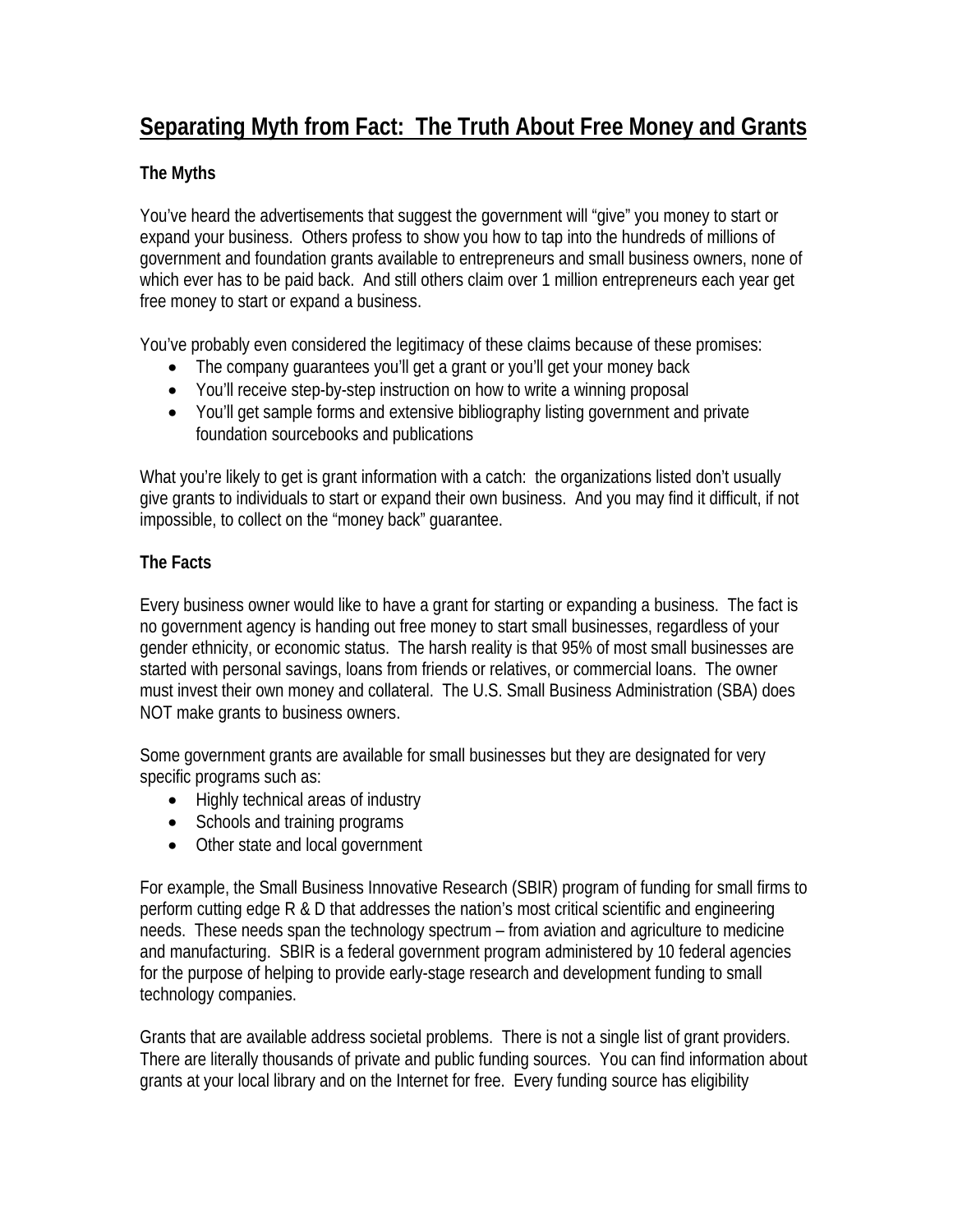requirements. If you do not fit the eligibility requirements they will not give you money. Every grant has required activities, if they are not carried out, you may have to give the money back.

#### **Grant Writing**

If you find a grant opportunity that fits what you can and will do there are things that you can do to help improve your grant application.

- Identify the right funding source. Grant applications must be responsive to the needs of the grant agency. You must DO what the agency is funding. This requires research into the granting agency and its requirements. For example, an agency funding computer research will not fund you to start a retail store.
- Get the correct application forms. Legitimate grants normally have an identified application process and forms and they do NOT charge you fees to apply.
- Follow the application guidelines. Include the required information and meet the deadlines.
- Get help. There are websites that can give you tips in writing a good grant application.

#### **Grant Resources**

The Catalogue of Federal Domestic Assistance www.cfda.gov/default.htm Excellent resource for identifying types of assistance and writing grant proposals.

The U.S. Small Business Administration (SBA) www.sba.gov/expanding/grants.html Federal grant resources.

The Foundation Center http://lnp.fdncenter.org/finder

Use the Foundation Finder to search by name for basic information about foundations within the universe of more than 70,000 private and community foundations in the U.S.

Society of Research Administrators

www.srainternational.org/newweb/grantsweb/

Excellent resource for government funding, general research, and private funding.

The Grantsmanship Center Winning Grant Proposal OnLine

www.tgcigrantproposals.com

Top ranked grant proposals with original proposal guidelines or the original Federal Register announcement.

## **Protecting Yourself and Your Investment**

The Federal Trade Commission offers these tips about grants.